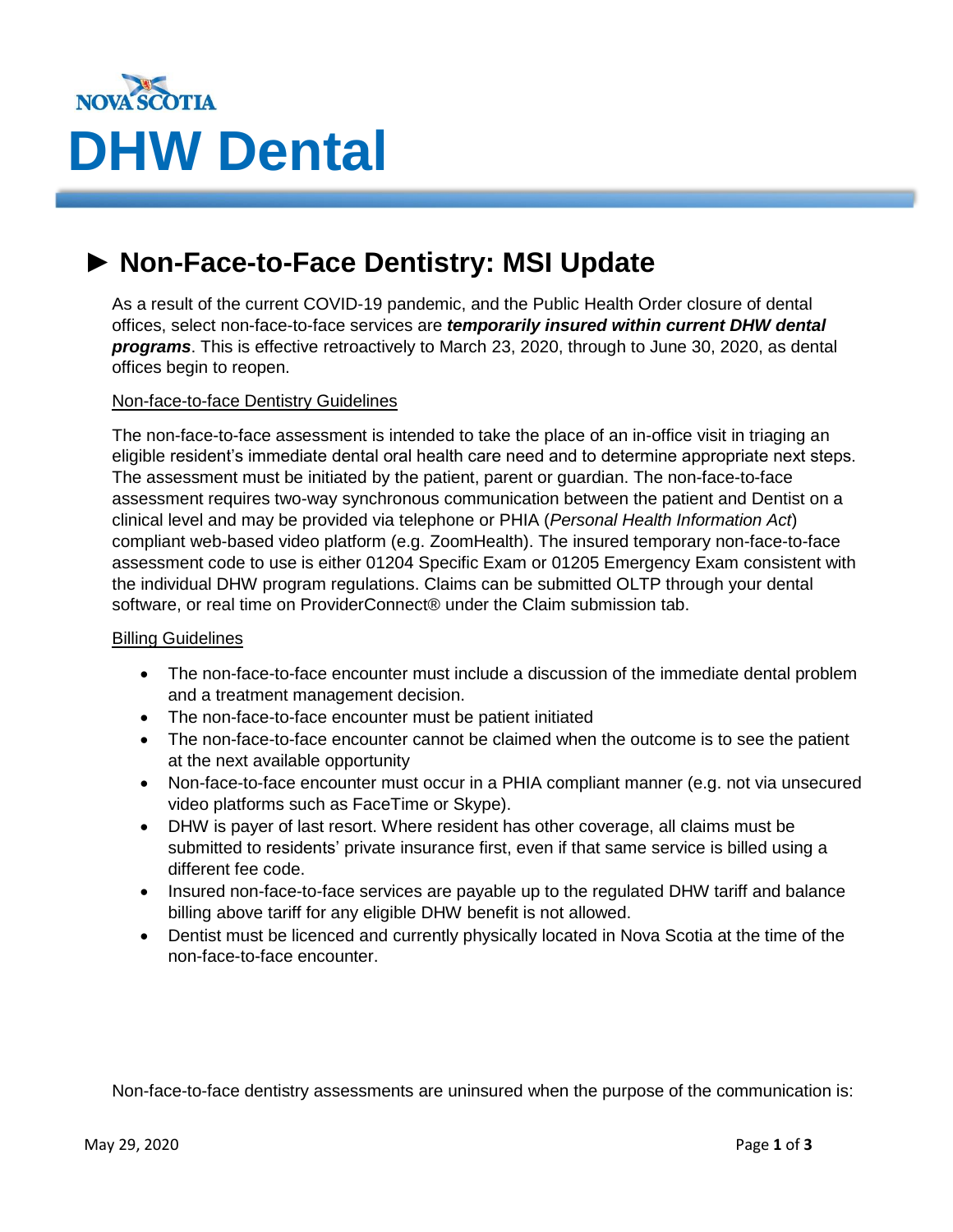- To arrange a face-to-face appointment without clinical consultation
- For administrative tasks
- To notify the patient of an appointment

#### Documentation Requirements

All Standards of Practice and Professional Obligations apply to dental care provided via non-faceto-face means. Assessment notes, diagnoses and management treatment plans must be maintained as supporting documentation and made available to GSC upon request. Eligibility is determined by the treating dentist according to the coverage guidelines and is subject to postpayment audit. Failure to comply with any of these conditions will result in a reduction of payment or non-payment.

### **►ZoomHealth Licenses available**

At this time, DHW is making licenses for the PHIA compliant Zoom Healthcare available free of charge, for one year, for dentists. To obtain an license please go to: <http://www.cdha.nshealth.ca/telehealth-zoom/zoom-healthcare>

Following a description and technical requirements, towards the bottom, there's a link **For NON-NSHA/IWK** users, you will need to complete this **Zoom for [Healthcare](https://survey.nshealth.ca/TakeSurvey.aspx?PageNumber=1&SurveyID=n4KI8692I&Preview=true) Request Form.** 

From that same initial link, there is also an Orientation package and other Training resources available.

## **►Claims Submission Reminder**

Claims and/or resubmitted claims received beyond six (6) months from date of service shall not be payable unless GSC is of the opinion the delay is justified. Claims received after fifteen (15) months of the date of service are not considered for payment under any circumstance.

## **►Cleft Palate/Craniofacial Program (CPCP)**

Treatment Plan Agreements (CPCP)

Cleft Palate Program Treatment Plan Agreements (TPA) for orthodontics must be completed in full when submitting to GSC. We require all information listed on the form, such as the patient information, the provider information, the dental treatment plan details with procedure codes, supporting information, Cleft Palate team recommendations and the program chair signature.

Claims submitted in regards to the TPA approval must be an accurate reflection of the TPA agreement. Any services submitted with a different procedure code than the code preapproved on the TPA will be denied. This information was communicated originally in the bulletin posted October 2019.

Please see page 78 of the DHW Dentist's guide for the current TPA application document.